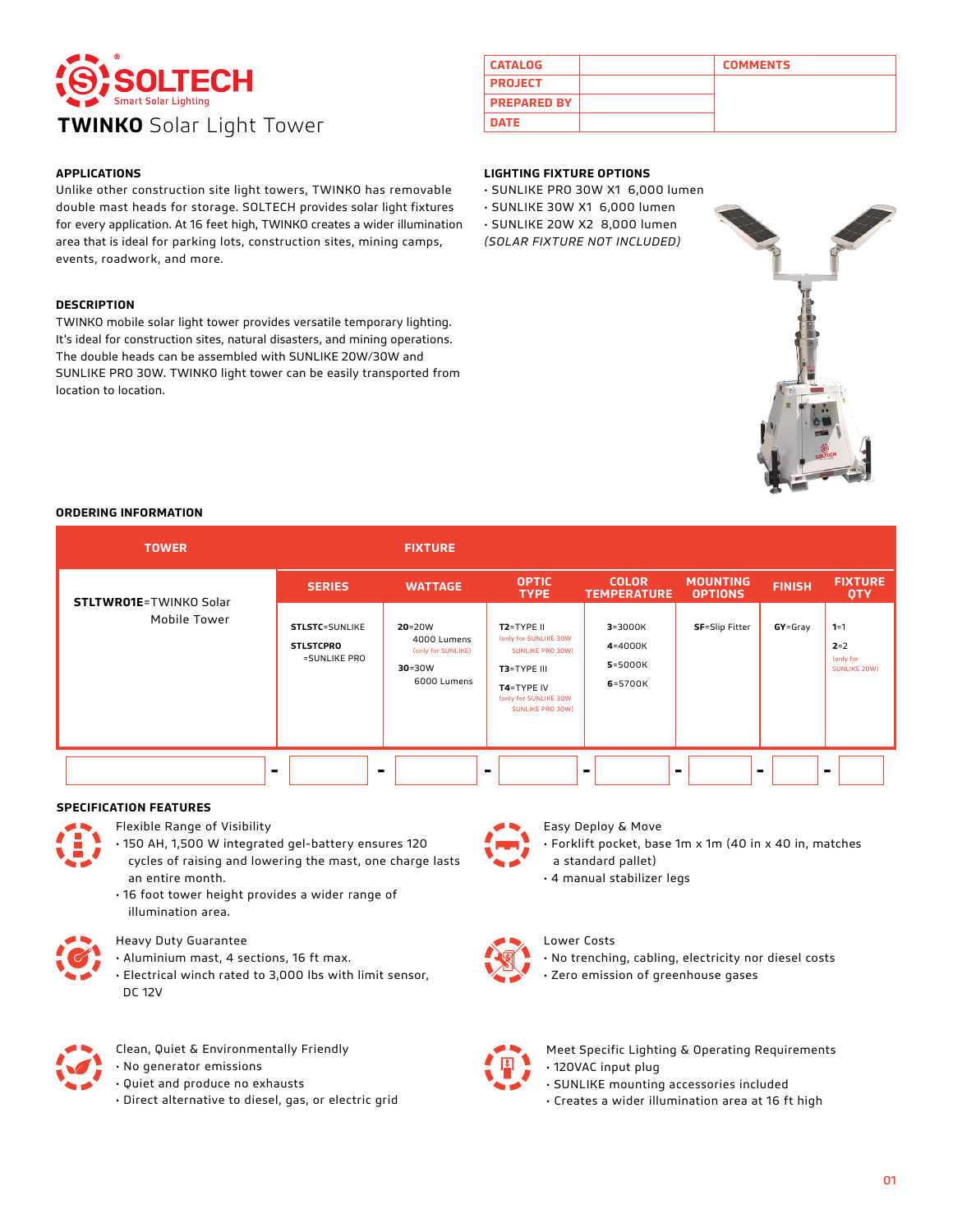| <b>CATALOG</b>     | <b>COMMENTS</b> |
|--------------------|-----------------|
| <b>PROJECT</b>     |                 |
| <b>PREPARED BY</b> |                 |
| <b>DATE</b>        |                 |



| <b>CATALOG</b>     | <b>COMMENTS</b> |
|--------------------|-----------------|
| <b>PROJECT</b>     |                 |
| <b>PREPARED BY</b> |                 |
| <b>DATE</b>        |                 |



![](_page_1_Picture_2.jpeg)

# **PRODUCT SIZE SPECIFICATIONS**

| <b>Specifications</b>     | <b>TWINKO</b>                                                         |  |  |  |  |  |  |  |
|---------------------------|-----------------------------------------------------------------------|--|--|--|--|--|--|--|
| <b>Max Height</b>         | 16 ft (Without Luminaire)                                             |  |  |  |  |  |  |  |
| <b>Collapsed Height</b>   | 6.9 ft (Without Luminaire)                                            |  |  |  |  |  |  |  |
| <b>Mast Material</b>      | Steel                                                                 |  |  |  |  |  |  |  |
| <b>Mast Profile</b>       | Round                                                                 |  |  |  |  |  |  |  |
| <b>Mast Sections</b>      | $\overline{\mathcal{A}}$                                              |  |  |  |  |  |  |  |
| <b>Operation</b>          | Electric Winch 3000 Lbs, DC12V                                        |  |  |  |  |  |  |  |
| <b>Battary</b>            | GEL DC12V 150AH, 1,200 times Lift and Down Autonomy                   |  |  |  |  |  |  |  |
| Charger                   | 1,500W AC 110V Input                                                  |  |  |  |  |  |  |  |
| <b>Mast Max Load</b>      | 88 Lbs                                                                |  |  |  |  |  |  |  |
| <b>Max Wind Speed</b>     | 90 mph                                                                |  |  |  |  |  |  |  |
| <b>Warning Strips</b>     | Included                                                              |  |  |  |  |  |  |  |
| <b>Lift Limit Stopper</b> | Included                                                              |  |  |  |  |  |  |  |
| <b>Lifting Eyes</b>       | X <sub>4</sub>                                                        |  |  |  |  |  |  |  |
| <b>Fork Pockets</b>       | Included                                                              |  |  |  |  |  |  |  |
| Wheel                     | Included (With Brake)                                                 |  |  |  |  |  |  |  |
| <b>Mast Flange</b>        | Included                                                              |  |  |  |  |  |  |  |
| Weight                    | 1,210 Lbs (Without Luminaire)                                         |  |  |  |  |  |  |  |
| <b>Dimensions</b>         | 45.2 inches X 45.2 inches X 83.0 inches (Collapsed Without Luminaire) |  |  |  |  |  |  |  |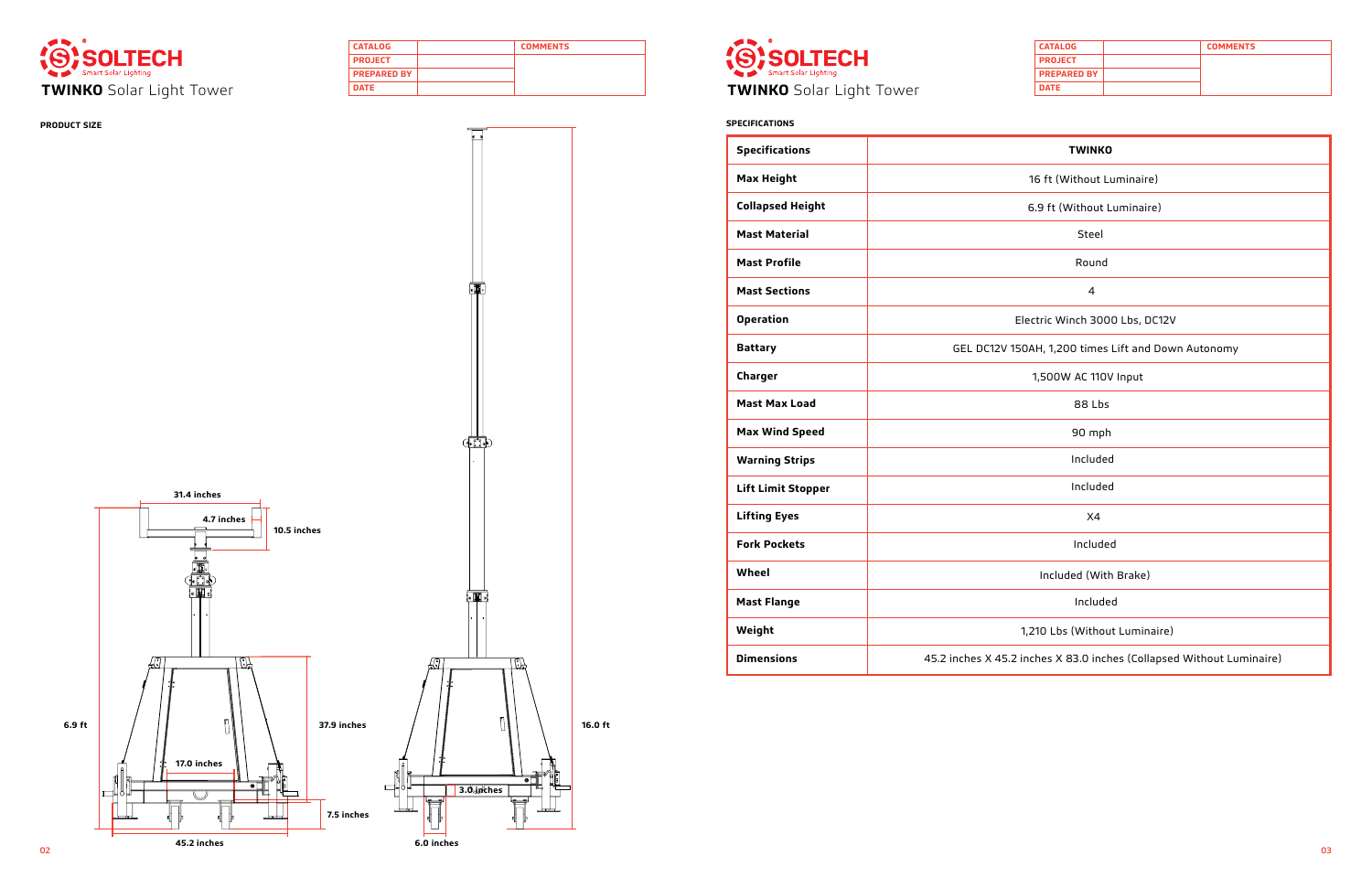| <b>CATALOG</b>     | <b>COMMENTS</b> |
|--------------------|-----------------|
| <b>PROJECT</b>     |                 |
| <b>PREPARED BY</b> |                 |
| <b>DATE</b>        |                 |

![](_page_2_Picture_0.jpeg)

| <b>CATALOG</b>     | <b>COMMENTS</b> |
|--------------------|-----------------|
| <b>PROJECT</b>     |                 |
| <b>PREPARED BY</b> |                 |
| <b>DATE</b>        |                 |

![](_page_2_Picture_2.jpeg)

01. **Install Tenon** 02. **Install Luminaire** 03. **Adjust The Pole Height**

**Install Tenon on the top of the pole. Press the UP and DOWN buttons on the control board to adjust the pole height.** 

**Control Board**

![](_page_2_Figure_4.jpeg)

![](_page_2_Picture_6.jpeg)

![](_page_2_Figure_11.jpeg)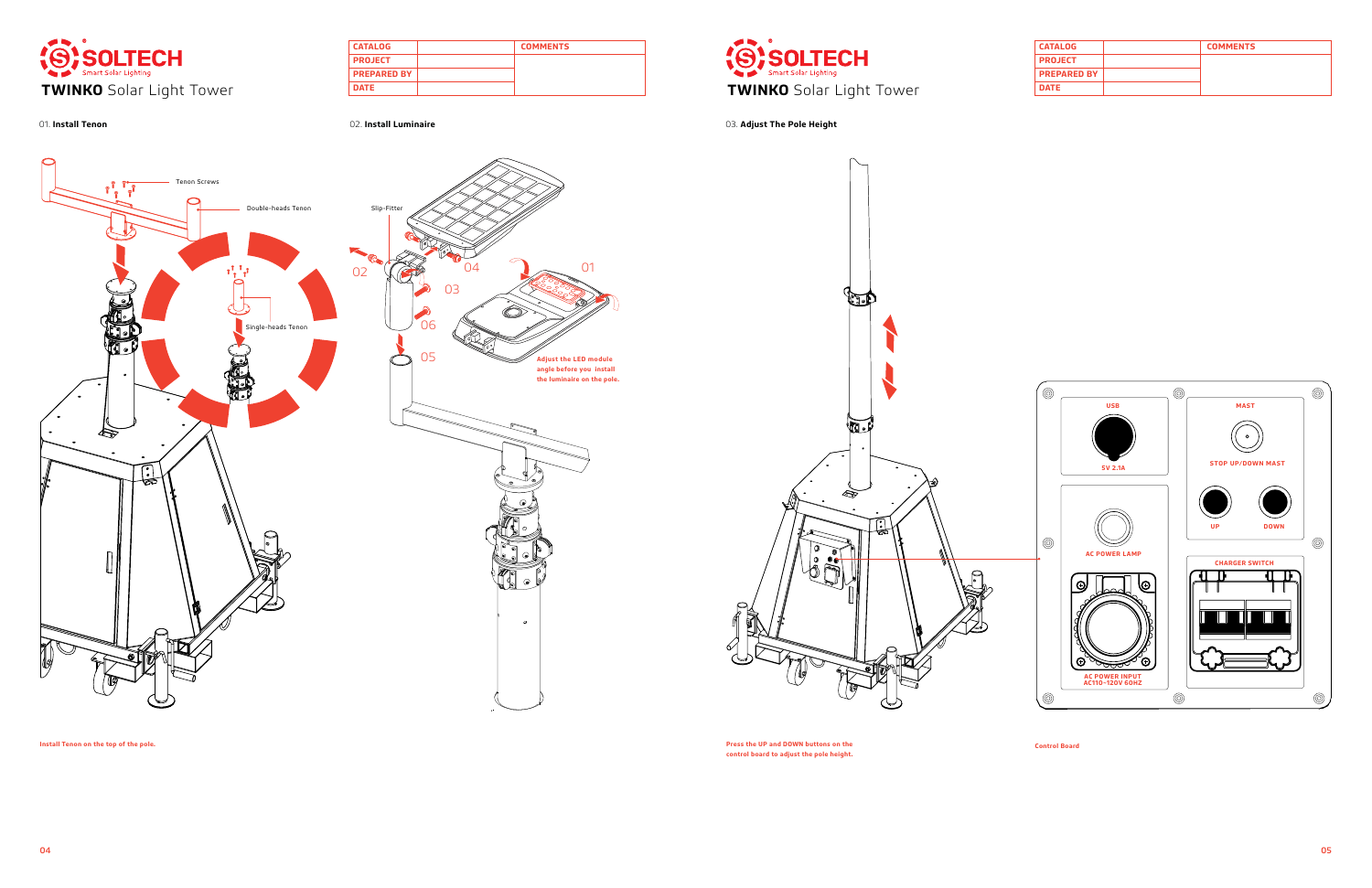| <b>CATALOG</b>     | <b>COMMENTS</b> |
|--------------------|-----------------|
| <b>PROJECT</b>     |                 |
| <b>PREPARED BY</b> |                 |
| <b>DATE</b>        |                 |

![](_page_3_Picture_0.jpeg)

| <b>CATALOG</b>     | <b>COMMENTS</b> |
|--------------------|-----------------|
| <b>PROJECT</b>     |                 |
| <b>PREPARED BY</b> |                 |
| <b>DATE</b>        |                 |

![](_page_3_Picture_7.jpeg)

![](_page_3_Picture_11.jpeg)

![](_page_3_Picture_12.jpeg)

|  |  |  |  |  |  |  |  | .<br>02/02/02/02/02/03/04/03/01/02/03/02/02/02/03/04/03/03/02/03/02/03/02/11/22/05/06/03/03/02/02/02/02/05/04<br>د وه اړه ده او د وه د مواليون علي وه او ده اوه ده د وه او مختل او او د او او او او او او ده ده ده د وه او او ا                                                                           |  |  |  |  |  |  |  |  |
|--|--|--|--|--|--|--|--|-----------------------------------------------------------------------------------------------------------------------------------------------------------------------------------------------------------------------------------------------------------------------------------------------------------|--|--|--|--|--|--|--|--|
|  |  |  |  |  |  |  |  | $\frac{1}{2}$ , $\frac{1}{2}$ , $\frac{1}{2}$ , $\frac{1}{2}$ , $\frac{1}{2}$ , $\frac{1}{2}$ , $\frac{1}{2}$ , $\frac{1}{2}$ , $\frac{1}{2}$ , $\frac{1}{2}$ , $\frac{1}{2}$ , $\frac{1}{2}$ , $\frac{1}{2}$ , $\frac{1}{2}$ , $\frac{1}{2}$ , $\frac{1}{2}$ , $\frac{1}{2}$ , $\frac{1}{2}$ , $\frac{1$ |  |  |  |  |  |  |  |  |
|  |  |  |  |  |  |  |  |                                                                                                                                                                                                                                                                                                           |  |  |  |  |  |  |  |  |
|  |  |  |  |  |  |  |  |                                                                                                                                                                                                                                                                                                           |  |  |  |  |  |  |  |  |
|  |  |  |  |  |  |  |  |                                                                                                                                                                                                                                                                                                           |  |  |  |  |  |  |  |  |
|  |  |  |  |  |  |  |  | 02 62 62 62 62 62 62 63 63 62 62 62 62 62 62 62 62 62 63 63 63 63 63 63 64 64 64 65 67 68 68 69 69 69 69                                                                                                                                                                                                  |  |  |  |  |  |  |  |  |
|  |  |  |  |  |  |  |  |                                                                                                                                                                                                                                                                                                           |  |  |  |  |  |  |  |  |
|  |  |  |  |  |  |  |  |                                                                                                                                                                                                                                                                                                           |  |  |  |  |  |  |  |  |
|  |  |  |  |  |  |  |  |                                                                                                                                                                                                                                                                                                           |  |  |  |  |  |  |  |  |
|  |  |  |  |  |  |  |  |                                                                                                                                                                                                                                                                                                           |  |  |  |  |  |  |  |  |
|  |  |  |  |  |  |  |  |                                                                                                                                                                                                                                                                                                           |  |  |  |  |  |  |  |  |
|  |  |  |  |  |  |  |  |                                                                                                                                                                                                                                                                                                           |  |  |  |  |  |  |  |  |
|  |  |  |  |  |  |  |  |                                                                                                                                                                                                                                                                                                           |  |  |  |  |  |  |  |  |
|  |  |  |  |  |  |  |  |                                                                                                                                                                                                                                                                                                           |  |  |  |  |  |  |  |  |
|  |  |  |  |  |  |  |  | $\alpha$ ) where $\alpha$ and $\alpha$ is a $\alpha$ is the $\alpha$ - $\alpha$ and $\alpha$ is a $\alpha$ is a $\alpha$ - $\alpha$ - $\alpha$ and $\alpha$ as $\alpha$ as $\alpha$ is a $\alpha$ - $\alpha$ - $\alpha$                                                                                   |  |  |  |  |  |  |  |  |
|  |  |  |  |  |  |  |  | ( قوال 12 13 14 15 16 17 18 17 18 17 18 17 18 17 18 17 18 17 18 17 18 17 18 17 18 17 18 17 18 18 18 18 19 18 1                                                                                                                                                                                            |  |  |  |  |  |  |  |  |
|  |  |  |  |  |  |  |  | $\alpha$ at the contract $\alpha$ for $\alpha$ be the contract of $\alpha$ for $\alpha$ be the contract of $\alpha$ for $\alpha$ for $\alpha$ for $\alpha$                                                                                                                                                |  |  |  |  |  |  |  |  |
|  |  |  |  |  |  |  |  |                                                                                                                                                                                                                                                                                                           |  |  |  |  |  |  |  |  |

![](_page_3_Picture_17.jpeg)

# **TWINKO with SUNLIKE 20W**

*(Four light towers on a regular soccer field)* **Lights:** Two 20W fixtures per tower **Light height:** 16ft **Lighting Area:** 400 X 250 ft **Luminosity:** 0.23 fc average across entire area

![](_page_3_Figure_4.jpeg)

![](_page_3_Figure_6.jpeg)

# **TWINKO with SUNLIKE 30W**

*(Eight light towers on a regular soccer field)* **Lights:** One 30W fixtures per tower

**Light height:** 16ft **Lighting Area:** 400 X 250 ft **Luminosity:** 0.33 fc average across entire area